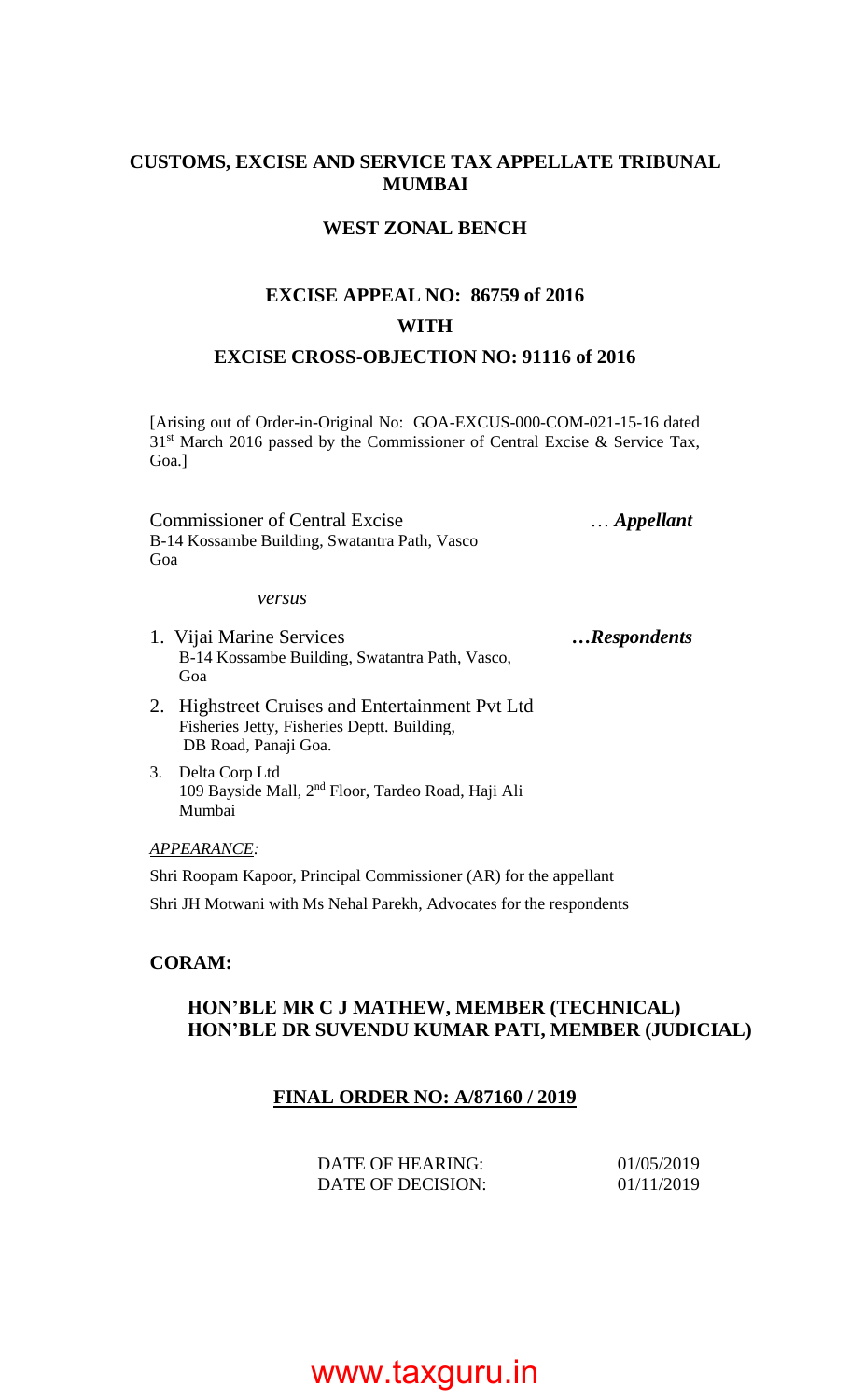2

#### *PER: C J MATHEW*

In this appeal we are called upon to resolve the dispute in classification of 'MV Royale Floatal', a vessel manufactured by M/s Vijai Marine Services in which Revenue is aggrieved by order-inoriginal no. GOA-EXCUS-000-COM-021-15-16 dated 31<sup>st</sup> March 2016 of Commissioner of Central Excise & Service Tax, Goa and seeks re-classification of the goods under heading no. 8903 9990, instead of heading no. 8901 9000 accepted by the adjudicating authority, of the First Schedule to Central Excise Tariff Act, 1985. It is common ground that the vessel was transformed from out of a 'dumb barge' and 'other equipment' imported by M/s Highstreet Cruises and Entertainment Pvt Ltd, Goa in June 2009, a subsidiary of M/s Delta Corp Ltd, which was also the holding company of M/s Delta Pleasure Cruise Company Pvt Ltd. M/s Vijai Marine Services was contracted for the conversion into a self-propelled luxury floating hotel which, held in the impugned order to be amounting to manufacture, was taken up for classification in chapter 89 of First Schedule to the Central Excise Tariff Act, 1985. The clearance, at a declared value of ₹ 11.89 crores, had been effected at 'nil' rate of duty applicable to heading no. 8905 of the First Schedule to the Central Excise Tariff Act, 1985 with entitlement to exemption under notification no. 12/2013-CE dated 1<sup>st</sup> March 2013.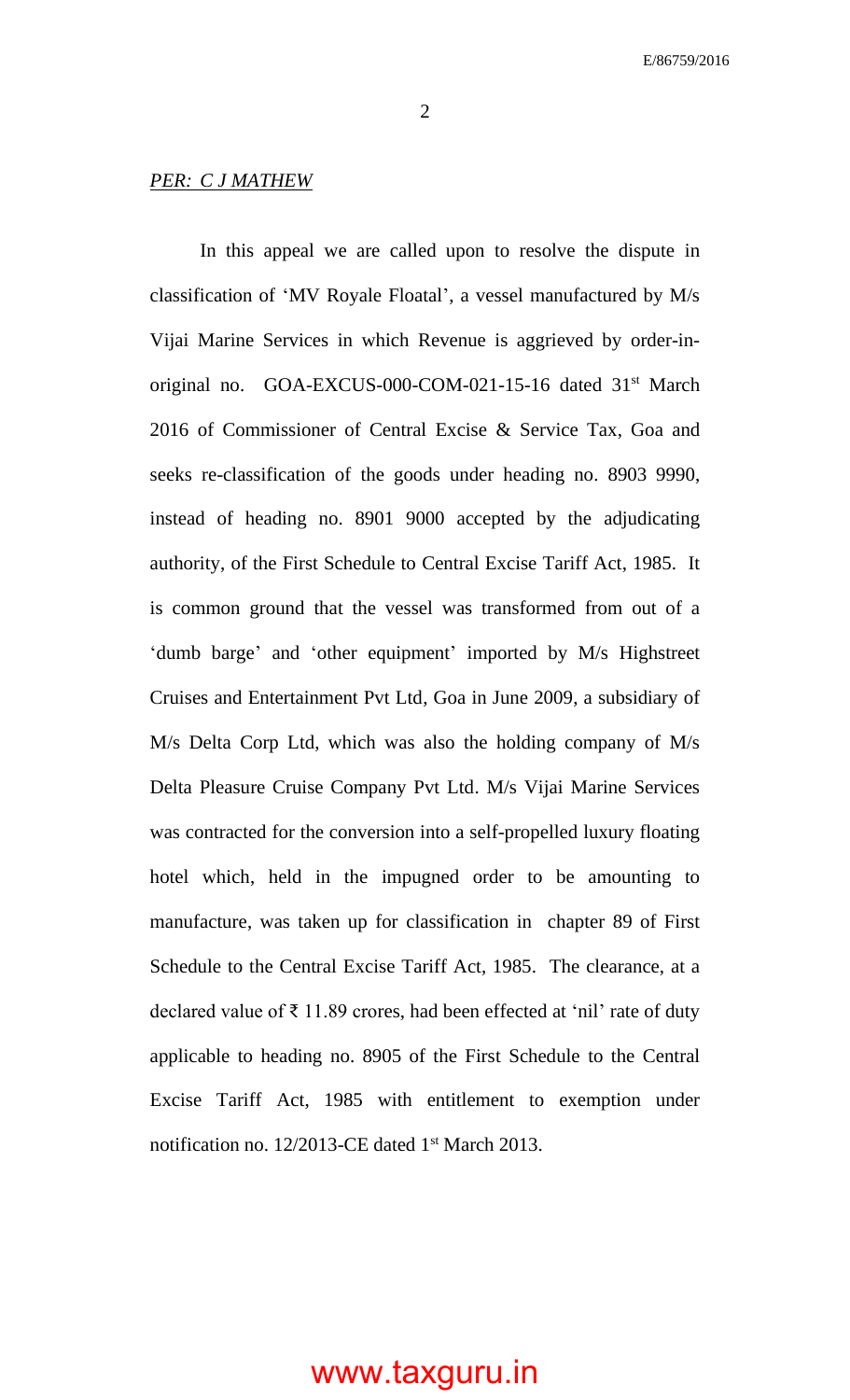2. The show cause notice proposed recovery of undischarged duty liability on the ground that the vessel was intended for deployment as an 'offshore casino' to be operated on the Mandovi river in Goa and that, under the pretext of clearing the same as a 'conveyance', the true intent of use and actual design of the impugned goods had been concealed to avail the consequences of the claimed classification. It was alleged that the 'dumb barge', converted as a 'self-propelled floating hotel' as per contract with M/s Highstreet Cruises and Entertainment Pvt Ltd was, thereafter, handed over to M/s Delta Pleasure Cruise Company Pvt Ltd on 'bare boat charter' and that the latter was a known operator of floating casinos, including MV Casino Royale, at the same location in Goa.

3. The adjudicating authority came to the conclusion that, notwithstanding the subsequent 'bare boat charter' and ultimate deployment as a floating casino, the evidence on record did not advance the proposal in the notice and that the vessel failed classification, at the time of clearance, as anything other than as conveyance for persons. Relying upon the extensive correspondence with the Commissionerate, the inspection effected by the surveyor M/s Ericson and Richards (Goa), the photographs made available to the central excise authorities, it was concluded in the impugned order that the changes wrought after clearance by respondent herein would have no impact on the classification. Further reliance was placed by

3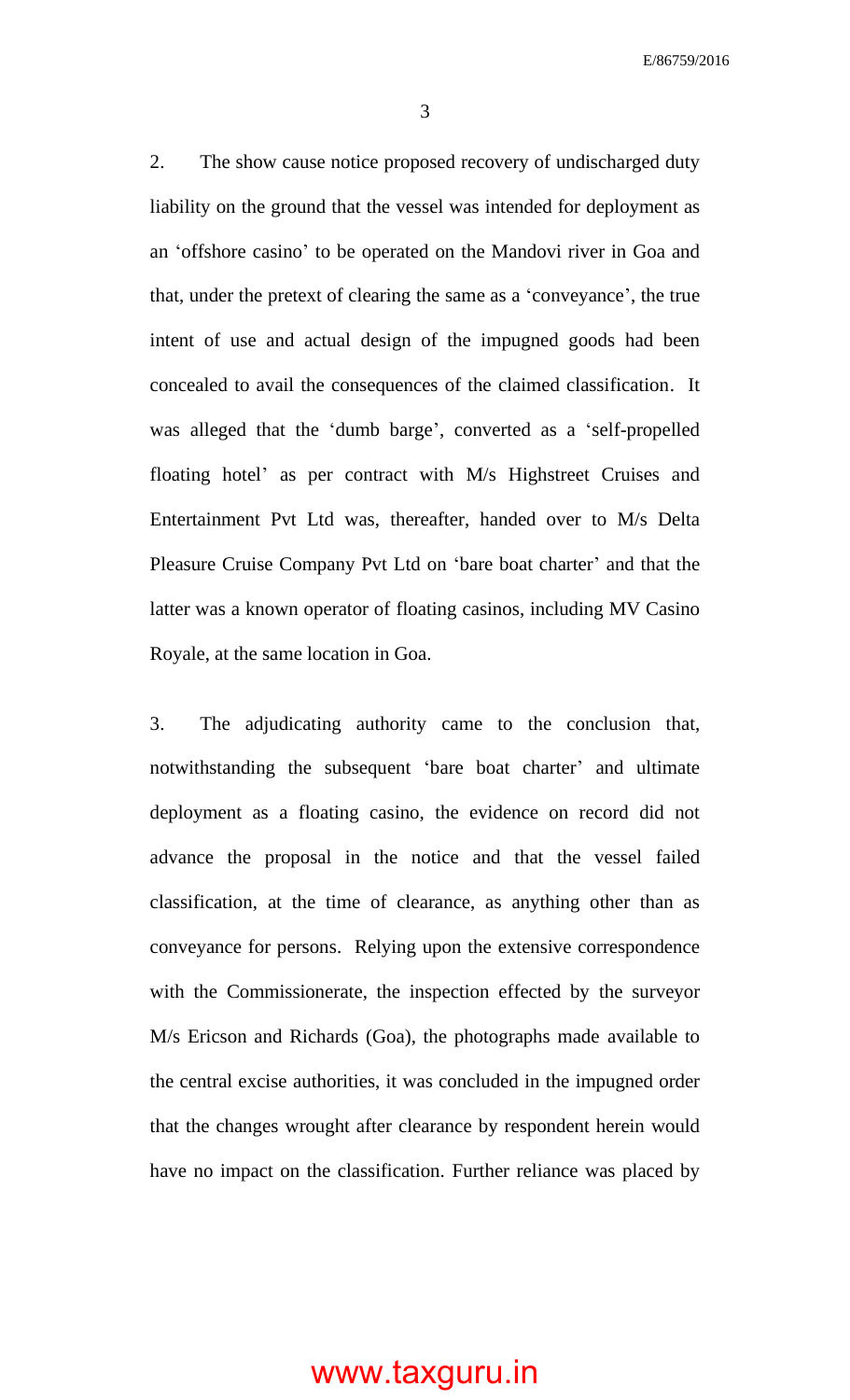4

the adjudicating authority on the registration of the vessel as 'passenger ship' under the Inland Vessels Act, 1917 and on the certificate issued by the Indian Register of Shipping as that of 'passenger vessel' which, according to the adjudicating authority, precluded description as 'pleasure boat' as held by the Tribunal in *Raj Shipping Agency Ltd v. Commissioner of Customs [2015-TIOL1405- CESTAT-MUM].* Disinclined to rely upon 'no objection certificate' dated 5<sup>th</sup> June 2014 issued by the Directorate of Health Services, Goa, indicating it to be a casino vessel, the adjudicating authority has held that the said authority lacked the relevant technical expertise to assist in classification of the impugned goods. Taking note of the independent operations of the holding company and its two subsidiaries, the adjudicating authority did not find that relationship among them sufficed for concluding that the intent was for deployment as other than 'passenger vessel'. Likewise, the budgeting documents of the holding company, as well as the statements of the officials of the holding company, were found to be wanting in the face of other overwhelming evidence. The reliance placed on the decision of the Tribunal in *Commissioner of Central Excise, Goa v. Waterways Shipyard Pvt Ltd [2013 (297) ELT 77 (Tri.Mumbai)],* which was also found to be surprisingly, unseemly, has been discarded on facts in the impugned order.

4. The classification proposed in the show cause notice, and now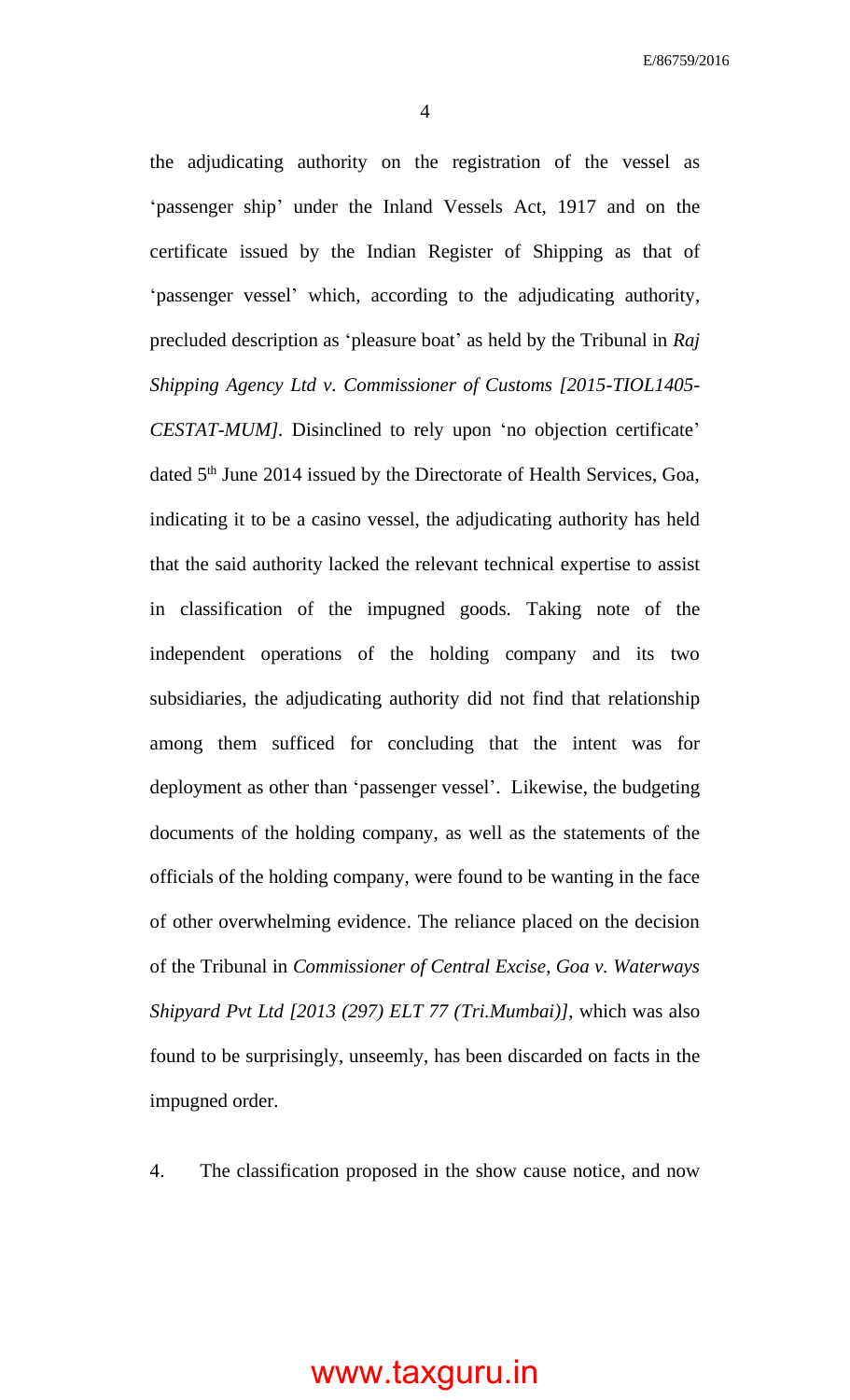5

sought for in this appeal, is the residuary entry under the description of 'yachts and other vessels for pleasure or sports; rowing boats and canoes'. The broad heading has been sub-divided as 'inflatable' and 'others', and the latter of which includes 'sail boats', with or without auxiliary motors, 'motorboats', other than outboard motorboats and 'others'. Within the proposed sub-heading, the options are restricted to 'canoes' and 'others'. In other words, the vessel is sought to be described as for pleasure or sports which are not inflatable and are sail boat, motor boat/ rowing boats/canoes. Following the decision of the Tribunal in *Ashok Khetrapal v. Commissioner of Customs, Jamnagar [2014 (304) ELT 408 (Tri.Ahmd.)]* and on the count that the *Explanatory Notes* to the *Harmonized System of Nomenclature* did, in heading no. 8903, enumerate various inclusions which enlighten on the meaning assignable to 'vessels for pleasure or sports', it was concluded by the adjudicating authority, that floating casinos are not 'vessels for pleasure or sports'. Taking recourse to The Merchant Shipping (Vessels in Commercial Use for Sports or Pleasure) Regulations, 1988, it was further observed that

*'5.4 A definition of 'Pleasure vessel' appears in The Merchant Shipping (Vessels in Commercial Use for Sports or Pleasure) Regulations, 1988, issued as per the Agreement on the European Economic Area signed at Oporto on 2nd May 1992 as adjusted by the Protocol signed at Brussels on 17-5- 1993. As per these Regulations,*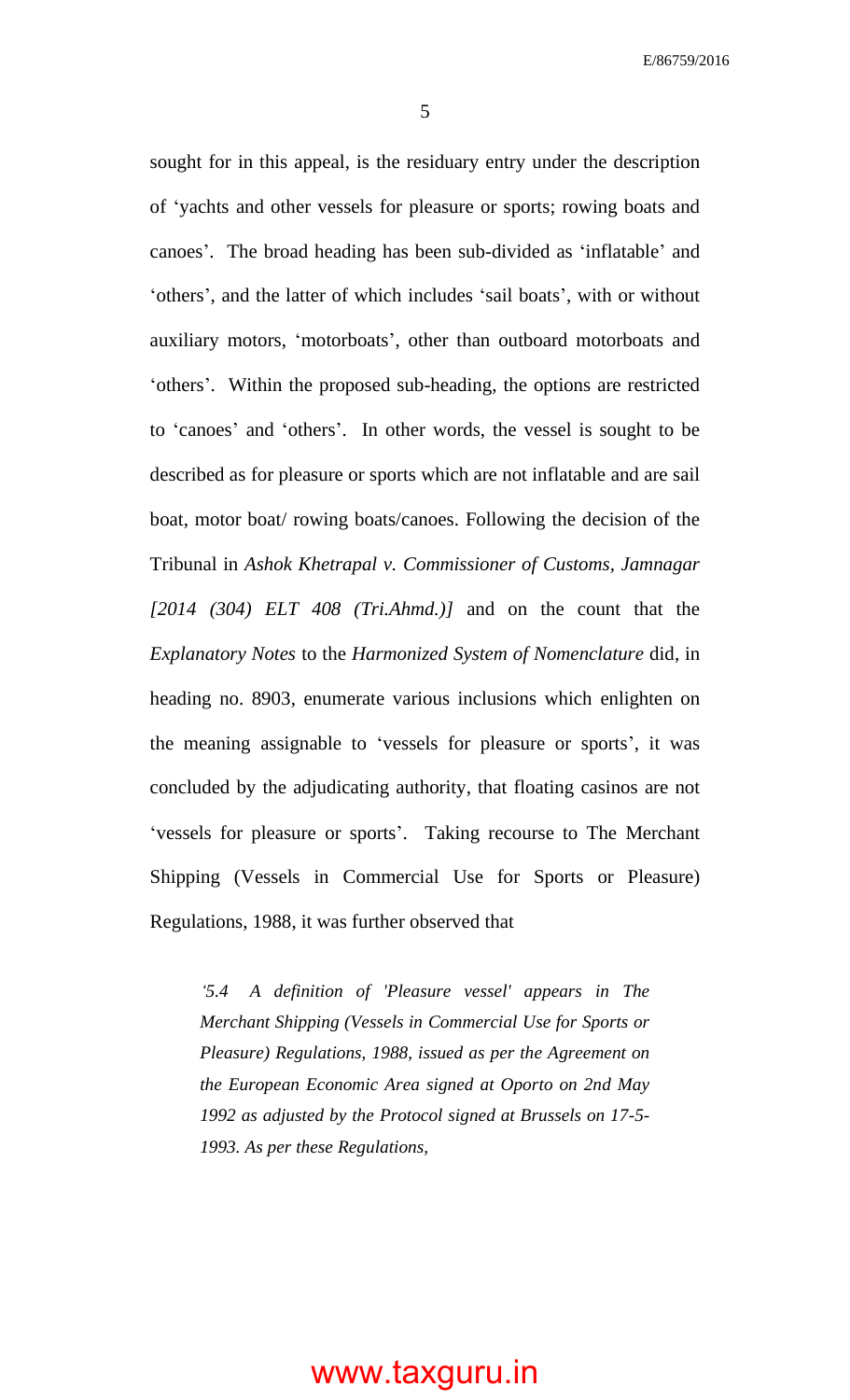*"Pleasure Vessel" means -*

- *(a) any vessel which at the time it is being used is:*
- *(i)(aa) in the case of a vessel wholly owned by an individual or individuals; used only for the sport or pleasure of the owner or the immediate family or friends of the owner; or*
- *(bb) in the case of a vessel owned by a body corporate, used only for sport or pleasure and on which the persons on board are employees or officers of the body corporate, or their immediate family or friends; and*
- *(ii) on a voyage or excursion which is one for which the 'owner does not receive money for or in connection with operating the vessel or carrying any person, other than as a contribution to the direct expenses of the operation of the vessel incurred during the voyage or excursion; or*
- *(b) any vessel wholly owned by or on behalf of a members' club formed for the purpose of sport or pleasure which, at the time it is being used, it used only for the sport or pleasure of members of that club or their immediate family, and for the use of which any charges levied are paid into club funds and applied for the general use of the club; and*
- *(c) in the case of any vessel referred to in paragraphs (a) or (b) above no other payments are made by or on behalf of users of the vessel, other than by the owner."*

*5.5 Above definition of a pleasure vessel gives support to the argument made by the Advocate of the importer that a vessel for pleasure or sport should be meant for personal consumption/use of the person/owner of a vessel. It is evident from the facts on record that the vessel POG imported by the importer is not used for personal use of the owner for pleasure or sport but is used for commercial purposes as a 'Casino vessel'. There is thus force in the argument of the importer that when the appropriate authorities under Section 3(38) of the Merchant Shipping Act, 1958, by issuing required certificates, have opined POG to be a passenger ship or*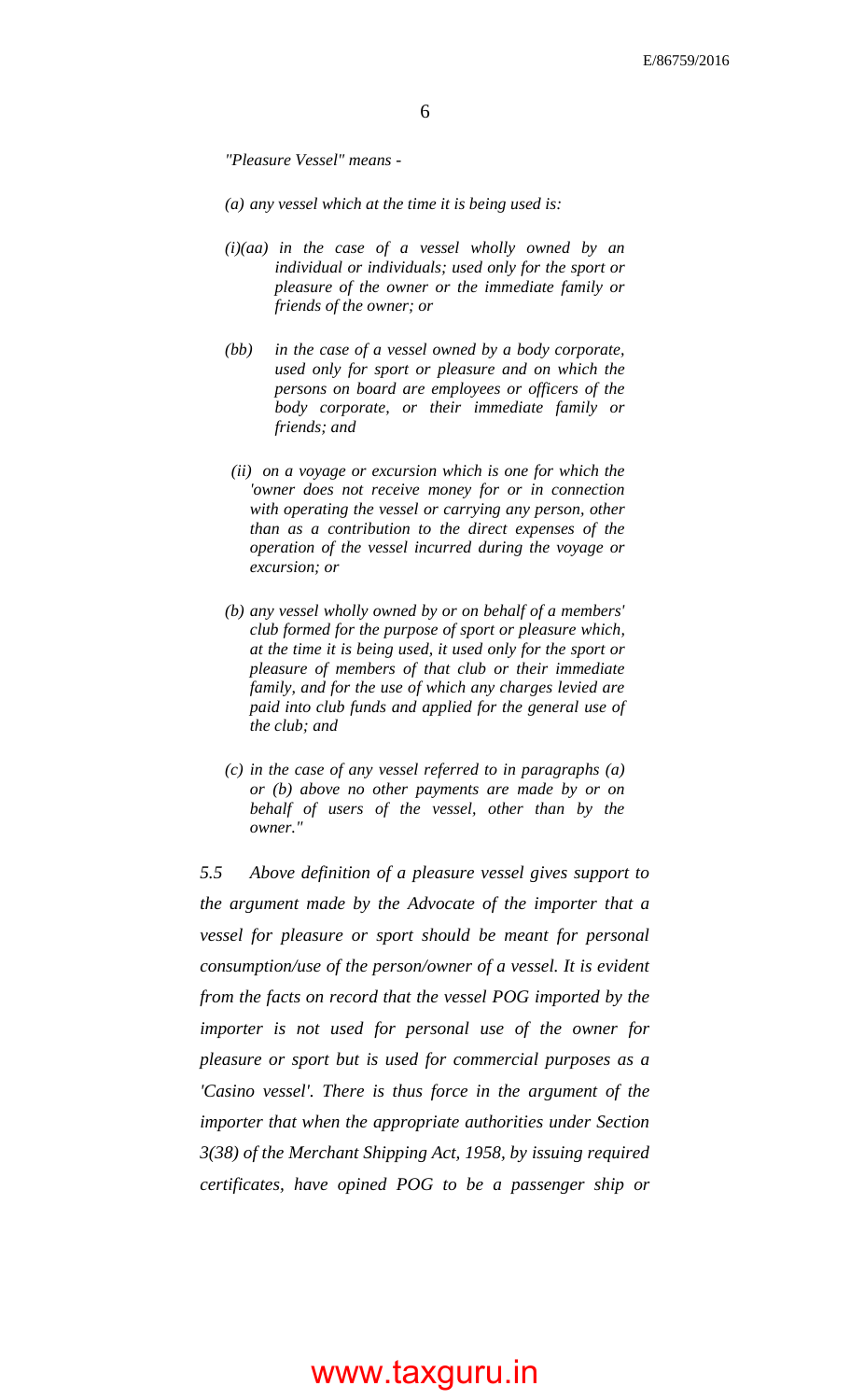7

*Special Trade Passenger Ship then there is no ground for the adjudicating authority to hold that POG is not a passenger ship designed to carry passengers when no contrary opinion of another competent authority is brought on record saying that POG is a vessel for pleasure or sport.*

*5.6 Temporary use of POG in a stationary position will not change the classification of POG when the same is capable of moving across the seas/oceans but has to be mostly made stationary due to the restrictions imposed by the local laws. It will be a strange situation to classify a vessel under CTH 8901 if used for making trips to open sea, with a night halt arrangement in the sea, but classify the same vessel under CTH 8903 if used in a predominantly stationary position. In view of the above observations, we are of the opinion that Casino vessel POG imported by the importer is principally designed to carry passengers and has been correctly assessed under CTH 8901.'*

5. The issue, therefore, appears to be that, in the view of officers of central excise, gambling gives pleasure and the inclusion of such expression in heading no. 8903 of First Schedule to Central Excise Tariff Act, 1985 would suffice for resorting to that classification. An examination of the headings in chapter 89 of the First Schedule to Central Excise Tariff Act, 1985, as well as the *Explanatory Notes,* does not throw light on an exhaustive enumeration of 'boats for pleasure or sport'. It is common ground that the vessel was described as a 'floating hotel'. A vessel, whether of the simplest and most rudimentary structure or as opulent as the Titanic, is a mode of transport/habitation that is capable of buoyancy in water. Even if such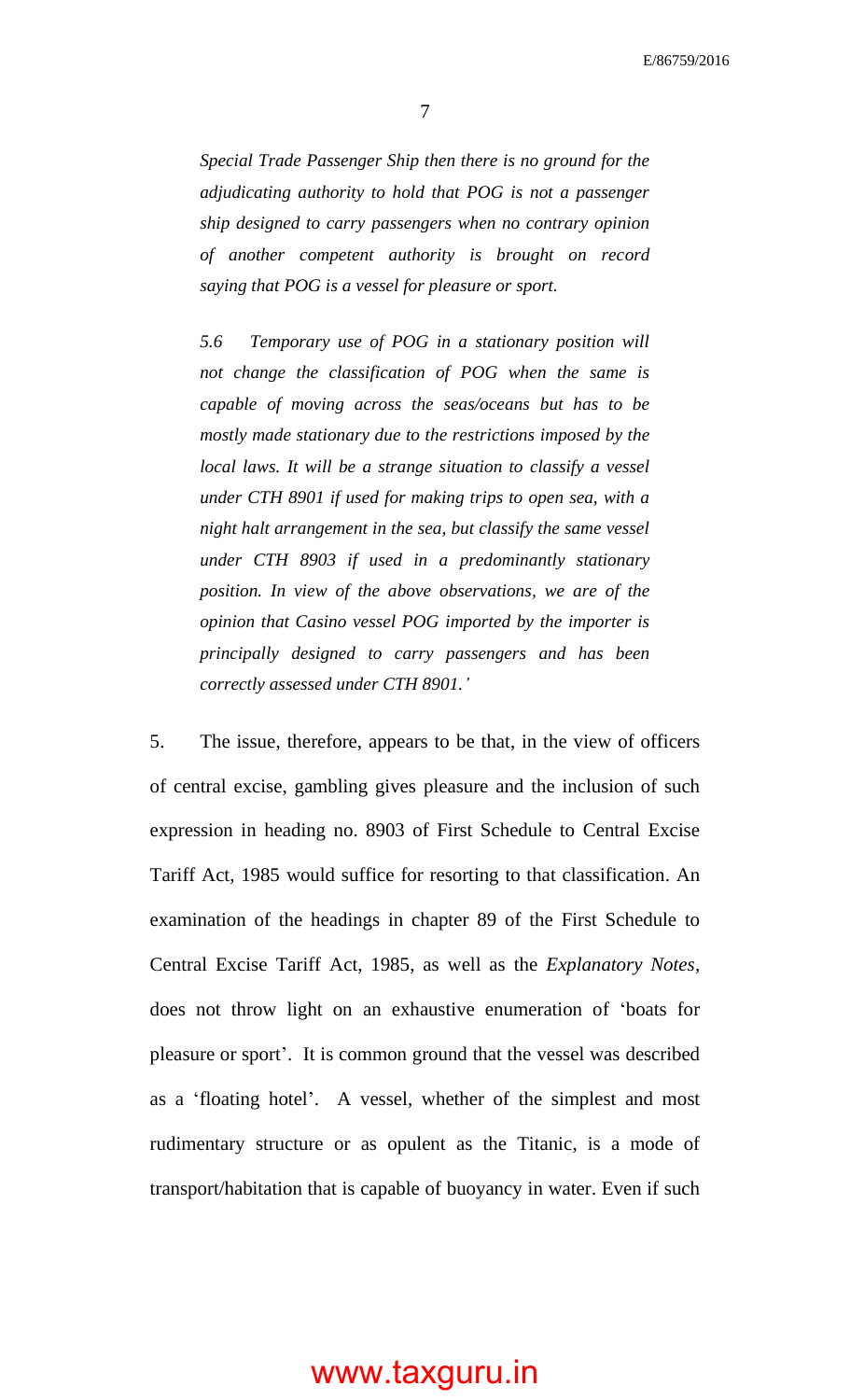8

floating structure were to include facilities for games of skill, games of pleasure and games of chance, the functionality, as a means of transport, does not undergo transformation. The fine line of distinction between opulence and pleasurable degeneracy may pose a dilemma for the moralist but, in the absence of such considerations in ascertainment of rate of duty in the First Schedule to Central Excise Tariff Act, 1985, insistence upon classification on perception or usage would be tantamount to insinuating personal values which, while permissible in Legislative enactments, is to be eschewed in tax enforcement. The characteristic of buoyancy and the capacity to move is relevant to the classification in the default category under heading no. 8901 of First Schedule to Customs Tariff Act, 1975. Further, specialized classification will be contingent upon strict conformity with description of the headings in consonance with the principles of classification.

6. The original authority has established that the impugned vessel was, at the time of clearance, not endowed with the wherewithal to operate as a casino. This aspect is also not seriously disputed by Revenue. The original authority has further gone on to identify, supported by appropriate judicial decisions, the group of vessels intended to be classified under heading no. 8903 of the First Schedule to the Central Excise Tariff Act, 1985. Mere moral indignation against this logical finding will not carry weight and it is only logical counters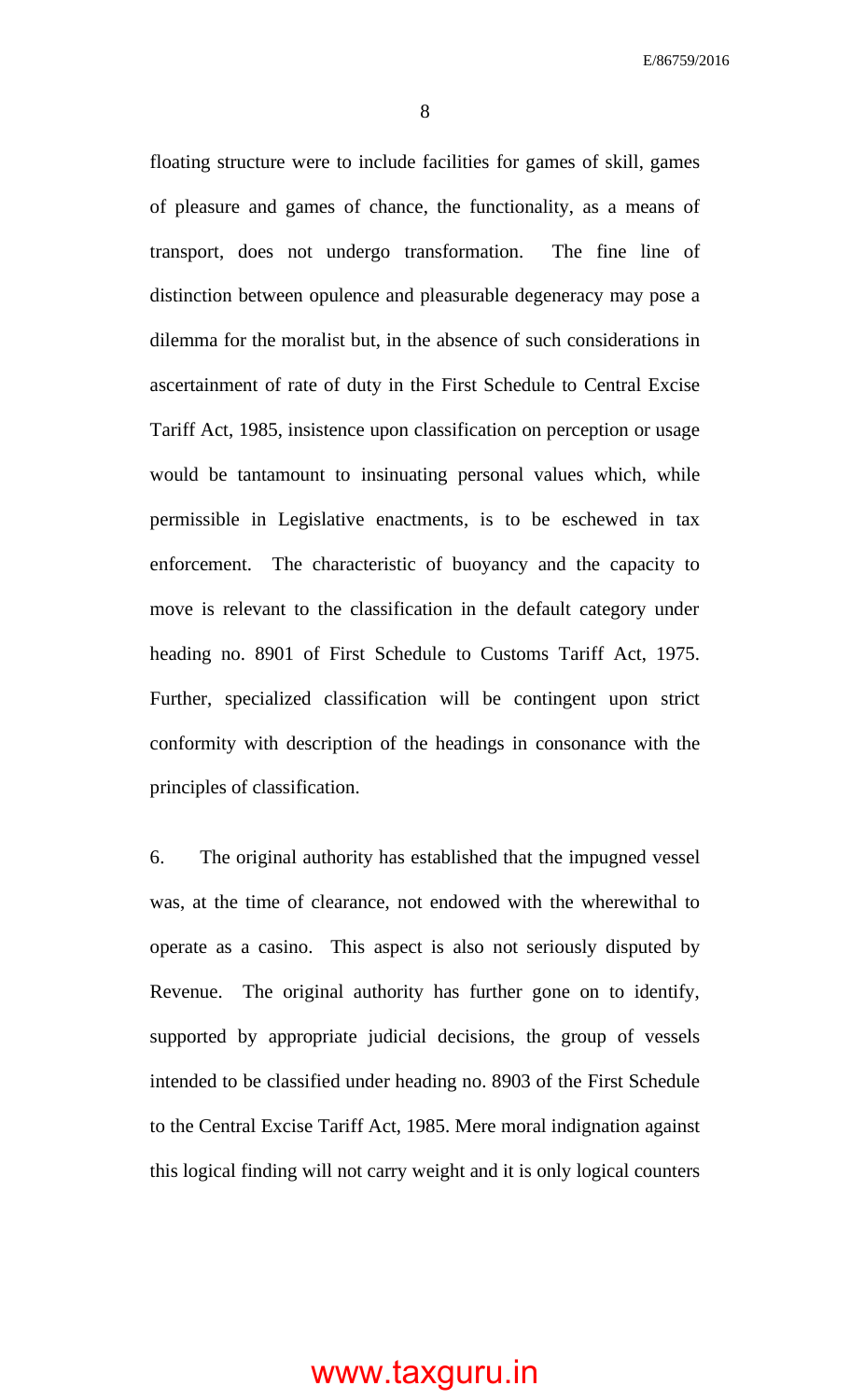that we are required to look to in resolving this dispute. In our opinion, too, the opulence of the vessel or facilities available on board should not metaphonically capsize the classification on the figurative iceberg of taxation. It is also surprising that the show cause notice has invoked judicial pronouncement to allege flaws in classification when case law as precedent gives support only to findings and cannot be the basis for determining tax liability which should be founded on nothing

but deviation from the statute.

7. According to Learned Authorised Representative, negation of the decision of the Tribunal in *re Waterways Shipyard Pvt Ltd* is incorrect as that settled classification should prevail and it was pleaded that the reliance placed by the adjudicating authority on the agreement, instead of ascertaining the status of the goods upon clearance from the yard of the respondent herein, is questionable. We do not find much substance in these submissions as the investigations commenced only after the clearance and it is the documentary record, relied upon by the adjudicating authority as evidence of the lack of any intent to transform a floating hotel or into something even more exclusive as a floating casino, that can throw light on the nature of the vessel at the time of clearance. The submission, on behalf of Revenue, that the nature of the goods had not been gone into is not acceptable; more particularly as there is no evidence of such fitment on the vessel at the time of clearance, on the submission of Learned

9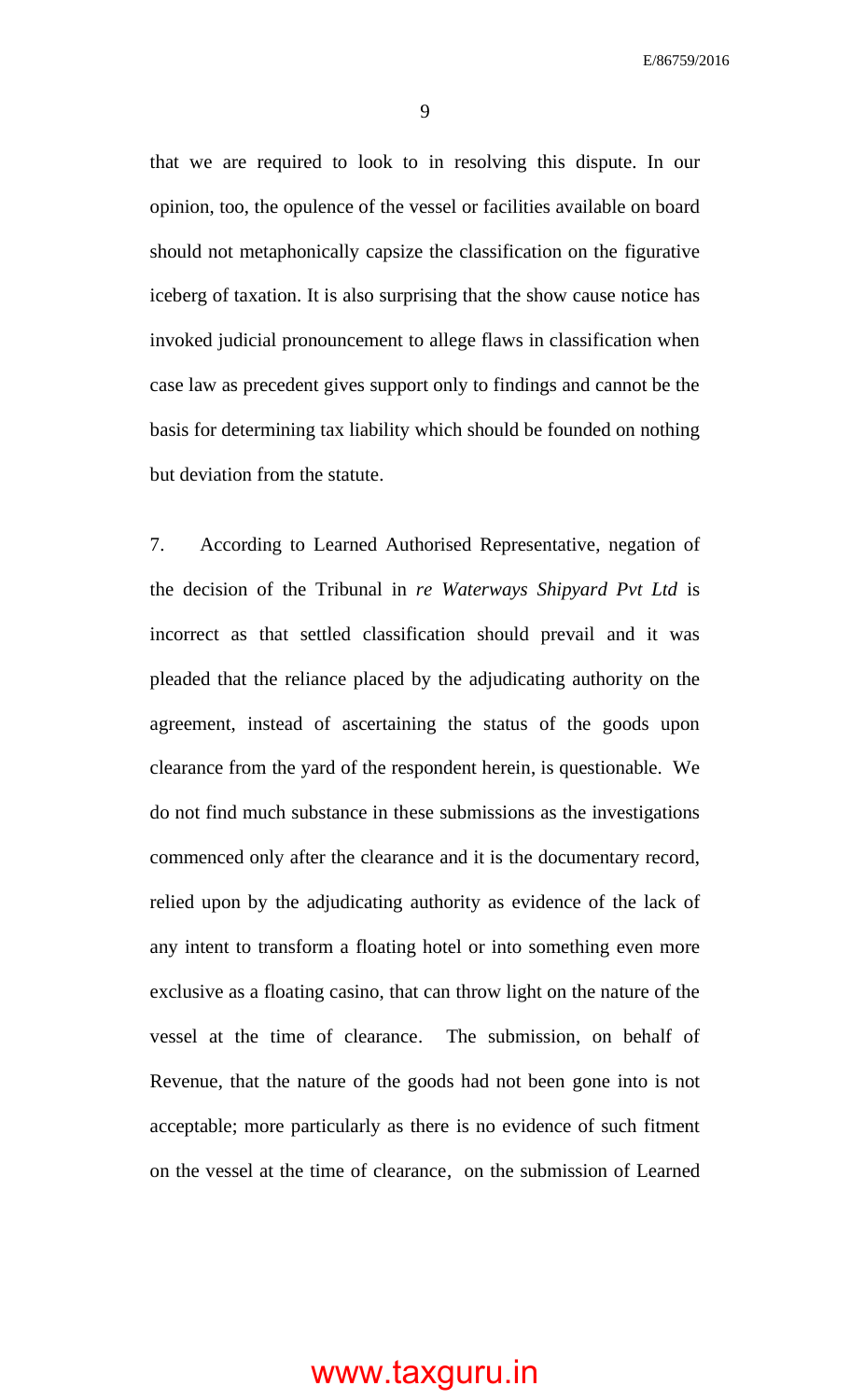10

Authorised Representative that the specific description as 'casino vessel' by one governmental authority should prevail over general parlance deployed in other certification, it is our view that the generality of descriptions, and the particularly obvious absence of 'casino vessel' as one of the alternatives in the said certificates, does not detract from the conveyancing capacity of the vessel or to adopt the description of an authority, which function under a different statute with different objectives, that as of a final expert. While the broad trend of approach in his arguments may be endorsed by tax authority, we take note that the adjudicating authority has merely drawn attention to the certifying authorities as exemplification. Placing emphasis and in our opinion, rightly so, on the condition of the goods at the time of clearance, the adjudicating authority has merely noted the absence of descriptions of a more specific 'identity', by the certifying authorities, to conclude that no intervention was warranted.

8. Considering the detailed discussion on the statements of various officials of the user organisations, the submission of the Learned Authorised Representative does not impress and we find no reason to entertain those as supportive of the proposal to re-classify the goods.

9. In *re Waterways Shipyard Pvt Ltd,* the vessel in dispute was cleared in February 2001 and reliance was placed upon the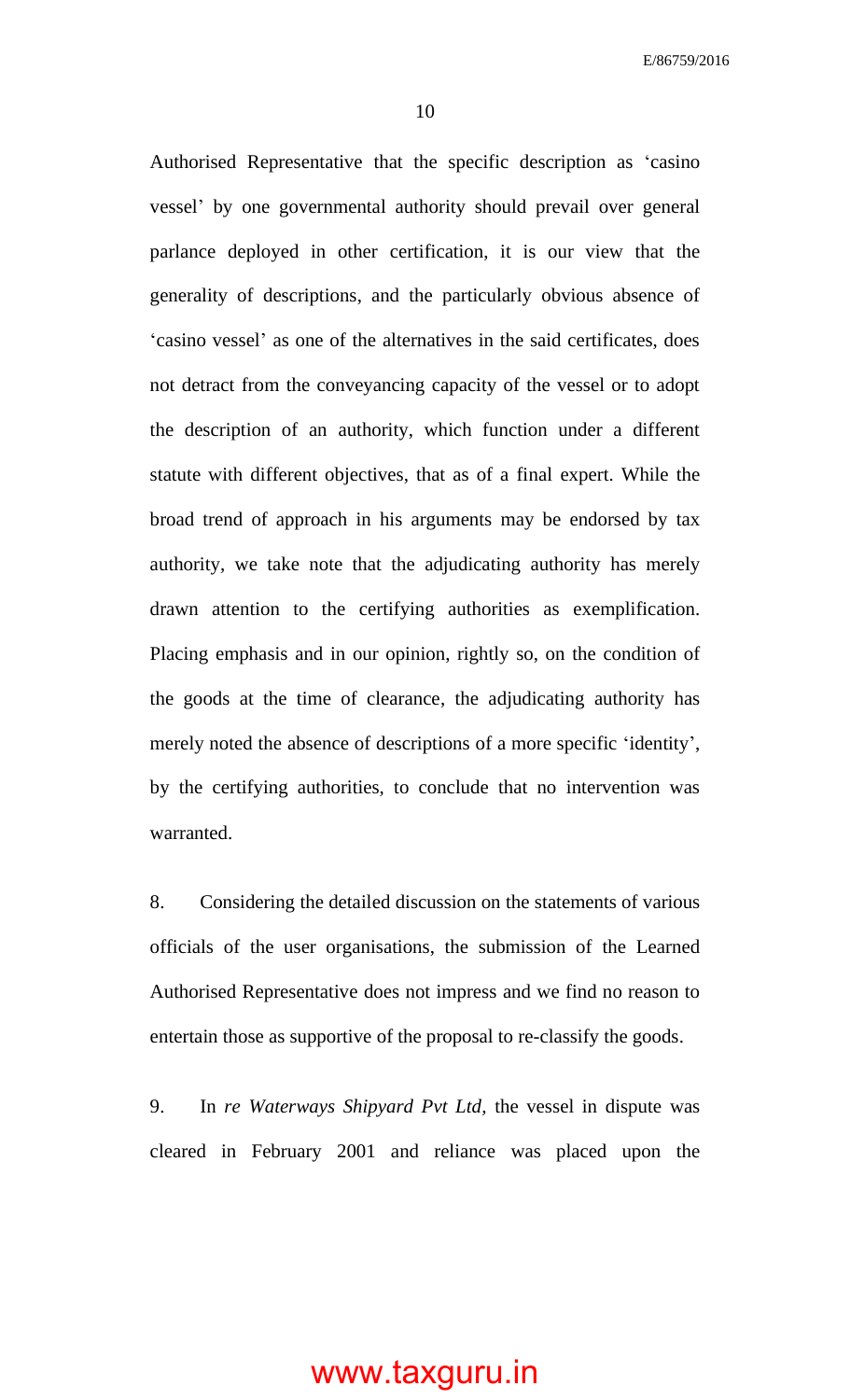classification of the vessel as 'special trade passenger ship' to conclude that

*'16. The contention of the respondent is that their vessel cannot be categorized as a vessel meant for pleasure or sports as internationally known vessels of pleasure or sports as defined in U.K., Australia and Canada are only those vessels which are owned privately by the owners or body corporate for their personal use or use for their family and the employees of the body corporate. Since the vessel does not fall under this category this cannot be classified as vessel for pleasure or sports. We find that definition of the vessel for pleasure or sports has not been incorporated in the Indian Merchant Shipping Act, which governs the registration and movement of the vessels in India. On the other hand, the Merchant Shipping Act specially defines Special Trade Passenger Ship and present vessel in question has been categorized as special trade passenger ship. The present vessel is used for casino games for people who are transported by the ferry to the vessel by the owner/lessee of the vessel. These activities fall under the category of special trade as defined under the Indian Merchant Shipping Act and would therefore be taken as a activities for the purpose of casino games, which are meant for pleasure of the people. Therefore, this would bring the vessel more appropriately under the Heading 8903 of the Central Excise Tariff.'*

10. Furthermore, this decision placed reliance on an earlier decision of the Tribunal in *Urmila & Co Pvt Ltd v. Collector of Customs, Bombay [1998 (104) ELT 97 (Tribunal)]* to the effect that

*'17. On the consideration of the examination report, the*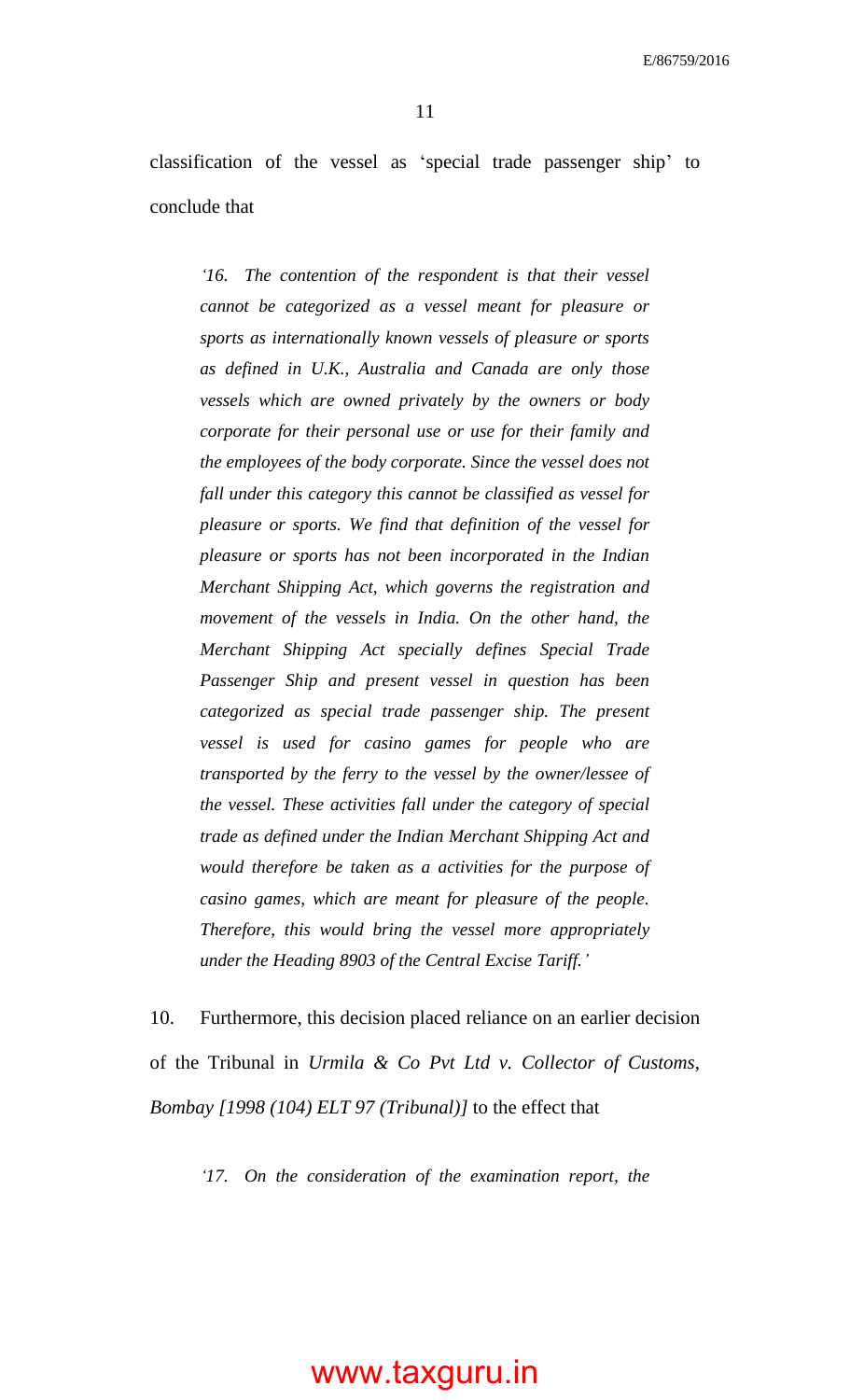*characteristics and features of the vessel as on record, the Collector of Customs, Bombay, had referred to a number of facilities which led to the conclusion that the imported vessel was a vessel for pleasure. Para 14 from the impugned orderin-original is extracted below:*

*"14. From the above, I hold that there is overwhelming evidence to hold that the imported goods are classifiable under Heading 89.03 Schedule I CTA, 1975. I hold that to decide what is the nature of the import of goods it is necessary to go by the intention of the manufacturer, the purpose for which it has been designed, and whether such a design or character of vessel of the original manufacturer was subsequently substantially changed or altered in such a way as not to recognise its original design, structure or character for classification, or whether the effect of the changes if any, made on the boat have made substantial changes in its design, structure and other features to be considered as a survey vessel. I hold that the importer has not lead such specific or substantive evidence to accept their contention that the character of the vessel as built by the original builder had been permanently changed. Accordingly, I reject their contention to classify it as other than yacht. In view of my findings, I hold that based on its original design, manufacture intention, shipping registration and other features noticed on inspection and the data available on records, the imported vessel is correctly classifiable as a `Pleasure Yacht' under Heading 8903.99 Schedule I CTA, 1975."*

*18. We have already referred to above that the vessel in question was designed and registered as a vessel for pleasure. Its fittings, fixtures and equipment indicated that it was usable not for carrying cargoes or passengers for commercial purposes but was for vacation, enjoyment etc. The items for survey which were not part of the basic design of the vessel could not change the character and classification of the vessel.'*

and taking this finding to its logical conclusion, the Tribunal had held that as it is possible to classify the vessel impugned therein under heading 8901 and 8903 of First Schedule to Central Excise Tariff Act,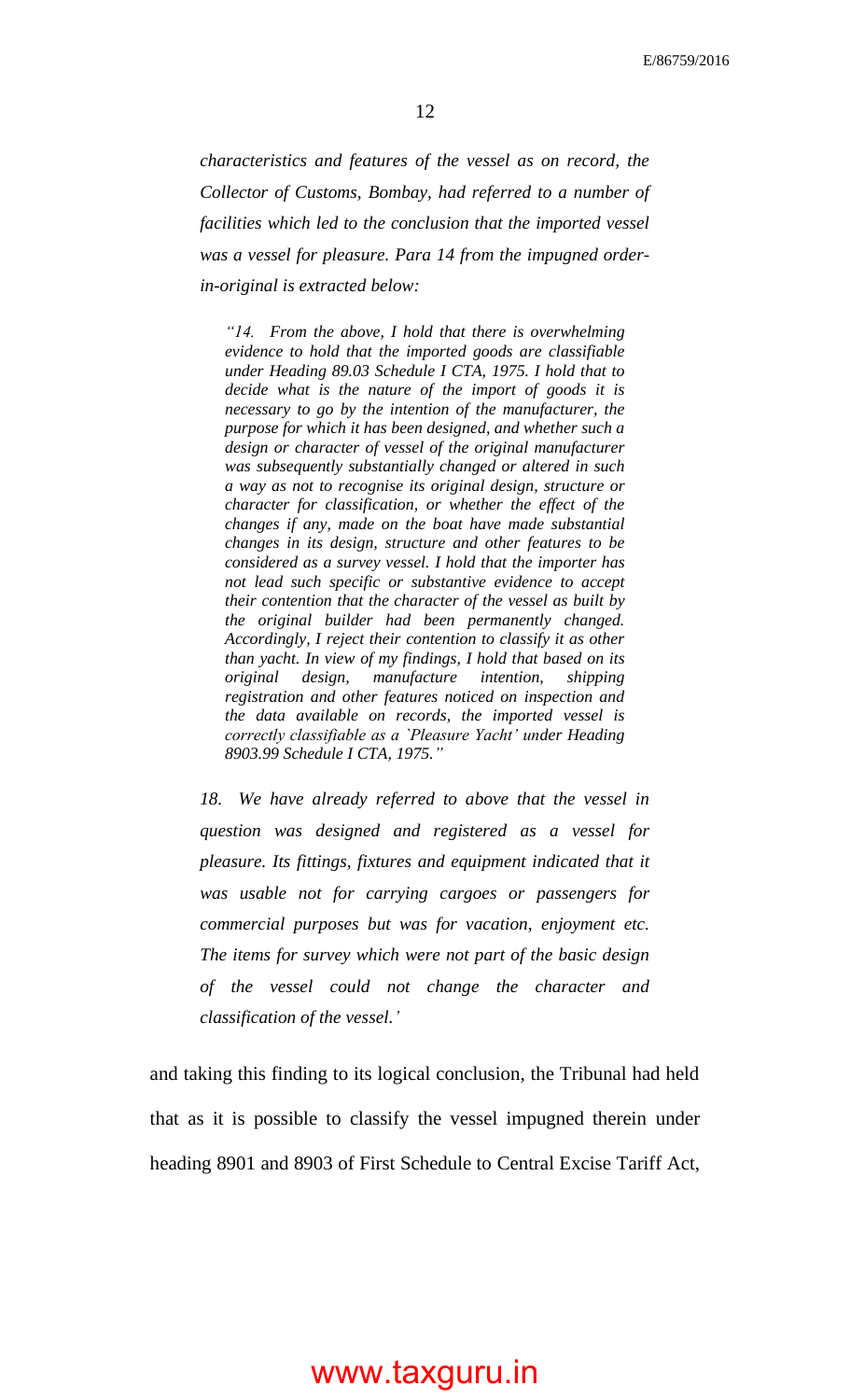13

1985, such tied classification required recourse to rule 3(c) of Rules for Interpretation of the Schedule.

11. The conclusion of the Tribunal therein is apt for in accordance with the 'Rules for Interpretation' of the Schedule classification, under both heading no. 8901 and 8903 did exist as equally viable alternatives and that consequence. However, from the records of that dispute it is not certain if the classification adopted by the adjudicating authority was the one sought by the assessee or was redetermined. In the present instance, the assessee had sought classification under heading 8905 of the First Schedule to the Central Excise Tarif Act, 1985 and, against the proposal in the show cause notice to classify it under heading no. 8903, the adjudicating authority found it appropriate that heading no. 8901 should be adopted. Therefore, the decision in *re Waterways Shipyard Pvt Ltd* does not apply to the present dispute. Likewise, in *re Urmila & Co Pvt Ltd,* on which reliance has been placed in the decision of the Tribunal in *re Waterways Shipyard Pvt Ltd,* it was held that

*'8. In the various communications relied upon by the appellants and referred to in support of their claim that the vessel imported was not a vessel for pleasure, the vessel had been referred to as Cabin Cruiser cum Speed Boat and Cabin Cruiser cum Survey Boat. In the communication dated 29-10- 1986 from the Ministry of Shipping and Transport, Mercantile Marine Department, addressed to the Chief Controller of Imports and Exports, the vessel had been*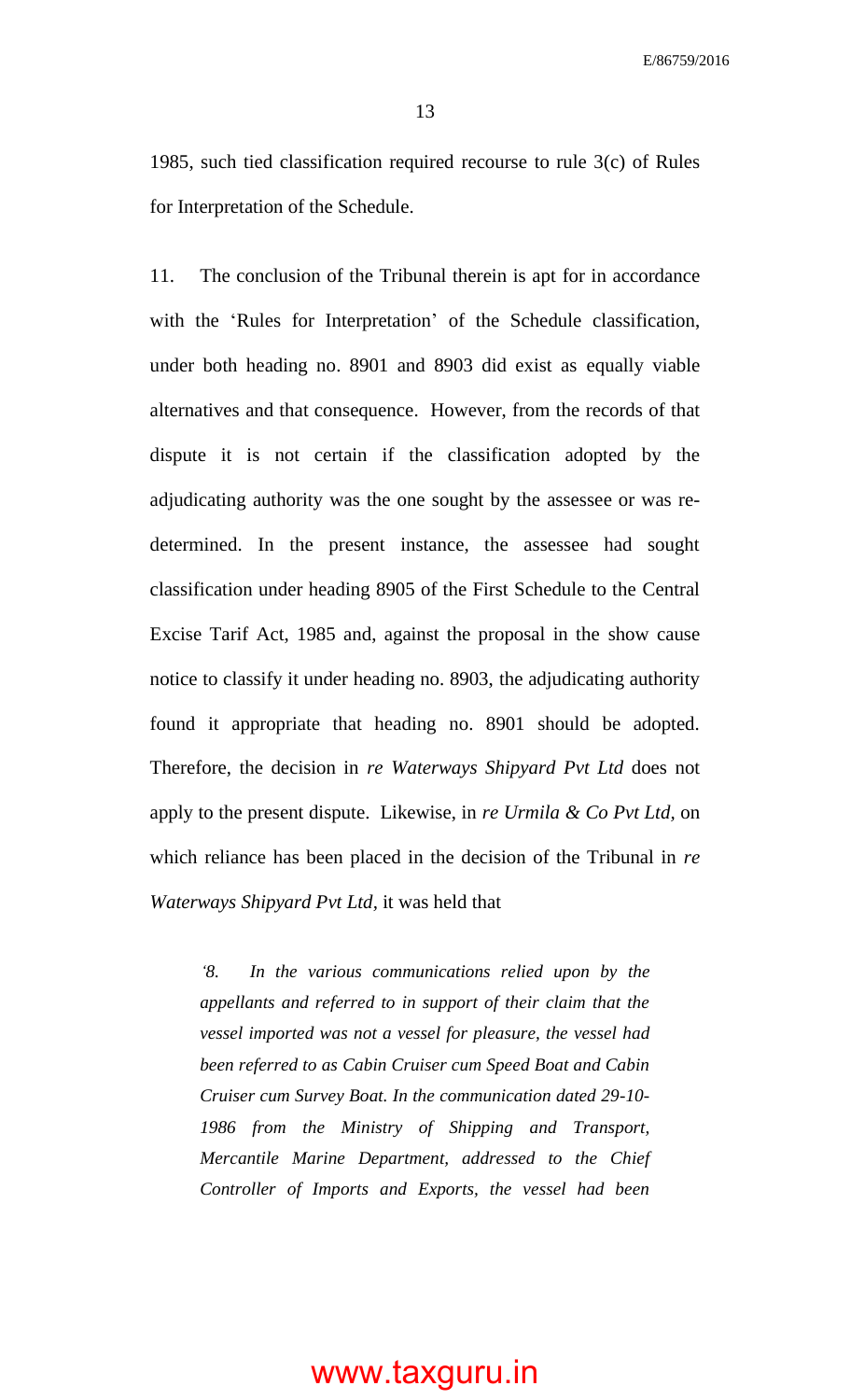*referred to as the Cabin Cruiser cum Speed Boat. In the certificate dated 23-12-1986 given by the Managing Director of the Appellants' Company, the vessel had been referred to as Cabin Cruiser cum Speed Boat. Cabin Cruiser is a motor boat having a cabin and equipped with berths, cooking and other facilities for living on board. According to the World Book Dictionary, cruiser is a person who sails about, travels or vacations on a pleasure boat. Pleasure boat has been defined as a boat designed or used for pleasure. Boat is generally a vessel smaller than ship. Boating brings pleasure to the people. The boats meant for boating for pleasure do not carry cargoes or passengers for commercial purposes. The boats powered by motor, range in length from about 10 ft to over 120 ft. Boats longer than 30 ft are often called yachts. These large boats have such built in features as beds, galleys and heads (toilets). The speed boat is a motor boat built to go fast, especially for use on lakes and rivers.*

*9. Survey is a general term and connotes the process of determining, the position, extant, contour etc. of an area usually for the purpose of preparing a chart. There is no separate classification for boats used for survey. It is the basic design of the vessel that determines its classification. A pleasure boat will not cease to be a pleasure boat even when it is used for survey purposes.*

*10. Under the scheme of the Customs Tariff ships, boats and floating structures were covered by Chapter 89 of the Customs Tariff. From the reading of the Tariff entries, it is seen that it is the basic design providing for its essential character as to make it a vessel of a particular kind (keeping in view the main function which the vessel was required to discharge) that determines the classification of the particular vessel. At the time of the construction of the vessel, the main*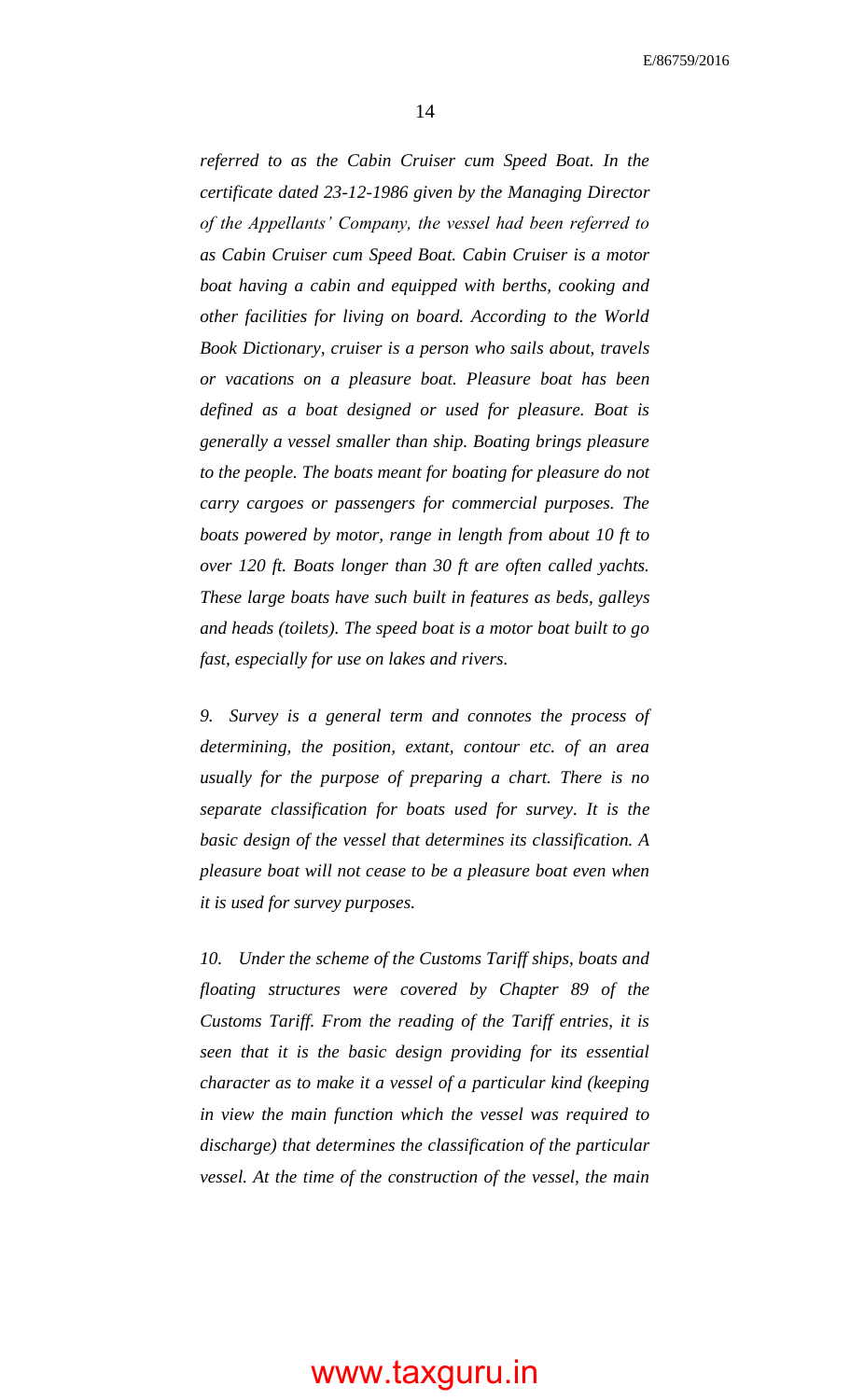15

*function which it is required to discharge guides the design. The conception and design of the vessel rather than its use is the determining factor. The classification of a vessel may not generally change, unless structural changes are effected, by its use by a particular customer for a purpose other than the purpose for which it is designed.*

*11. Under Heading No. 89.03 of the Customs Tariff, yachts and other vessels for pleasure or sports; rowing boats and canoes were covered. Under Chapter 89 the vessels were to be classified on the basis of their basic design. Their essential character and main function had to be related to the design as to be of a particular kind (refer Chapter Note 1 of Chapter 89). There are vessels for the transport of persons or goods; there are fishing vessels, factory ships and vessels for processing or preserving fishery products, tugs and pusher craft etc. There is nothing like survey boats as such.'*

which discarded the claim of the importer that it was intended to be used as a 'survey vessel' and requiring classification under an appropriate heading. This reinforces the general principle that, under customs law, it is the form in which the goods are presented that is relevant for classification and, as on the date of import, there was no indication of any change to convert to that of survey vessel.

12. In *re Ashok Khetrapal,* an identical issue of import of vessel for the purpose of utilization as 'casino vessel' was before the Tribunal. A fresh look was had at the inclusion of such vessels in heading 8903 of First Schedule to Customs Tariff Act, 1985 as the principle laid down by the Hon'ble Supreme Court in *Union of India v. VM Salgaoncar &*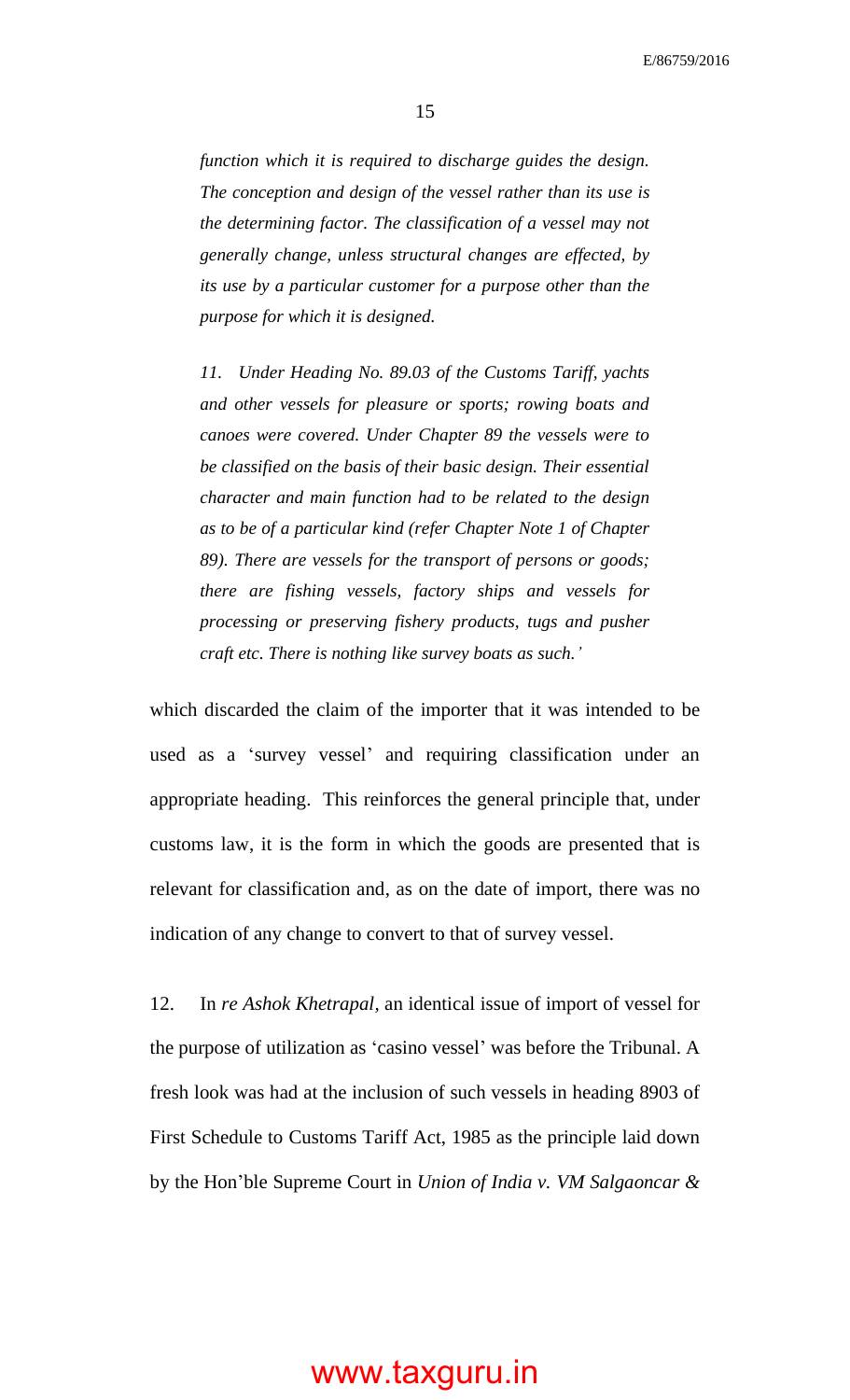*Bros. (P) Ltd [1998 (99) 3 (SC)]* had not been brought to the notice of the Tribunal and in view of contrary decisions. Therein, it was held that the descriptions in heading no. 8903 of the First Schedule to the Customs Tariff Act, 1975 was intended to convey a different meaning to 'pleasure boats' therein and decided that

*'5.2 In the light of above law laid down by Apex Court and the conflicting judgment of CESTAT Mumbai in the case of CCE v. Waterways Shipyard Pvt. Ltd. (supra), CGU Logistics Ltd. v. CC (I), Mumbai (supra) and Hal Offshore Ltd v. CC, Mumbai (supra), it has to be seen as to what is the nature of vessel POG. Whether it is a 'Passenger Ship' or a 'Pleasure vessel'. The words 'Passenger', 'Passenger Ship' and 'Pleasure Vessel' have neither been defined under the Customs Tariff Act nor in the HSN explanatory notes. The words 'Passenger' and 'Passenger Ship' 'Special Trade Passenger' and 'Special Trade Passenger Ship' have been defined under Section 3(24) and 3(25), 3(47B) and 3(47C) of the Merchant Shipping Act, 1958 as follows :-*

*"3. Definitions. - In this Act, unless the context otherwise requires, -*

*(24) "Passenger" means any person carried on board a ship except -*

- *(a) a person employed or engaged in any capacity on board the ship on the business of the ship;*
- *(b) a person on board the ship either in pursuance of the obligations laid upon the master to carry shipwrecked, distressed or other persons or by reason of any circumstances which neither the master nor the character, if any, could have prevented or forestalled;*
- *(c) a child under one year of age;*
- *(25) "Passenger ship" means a ship carrying more than*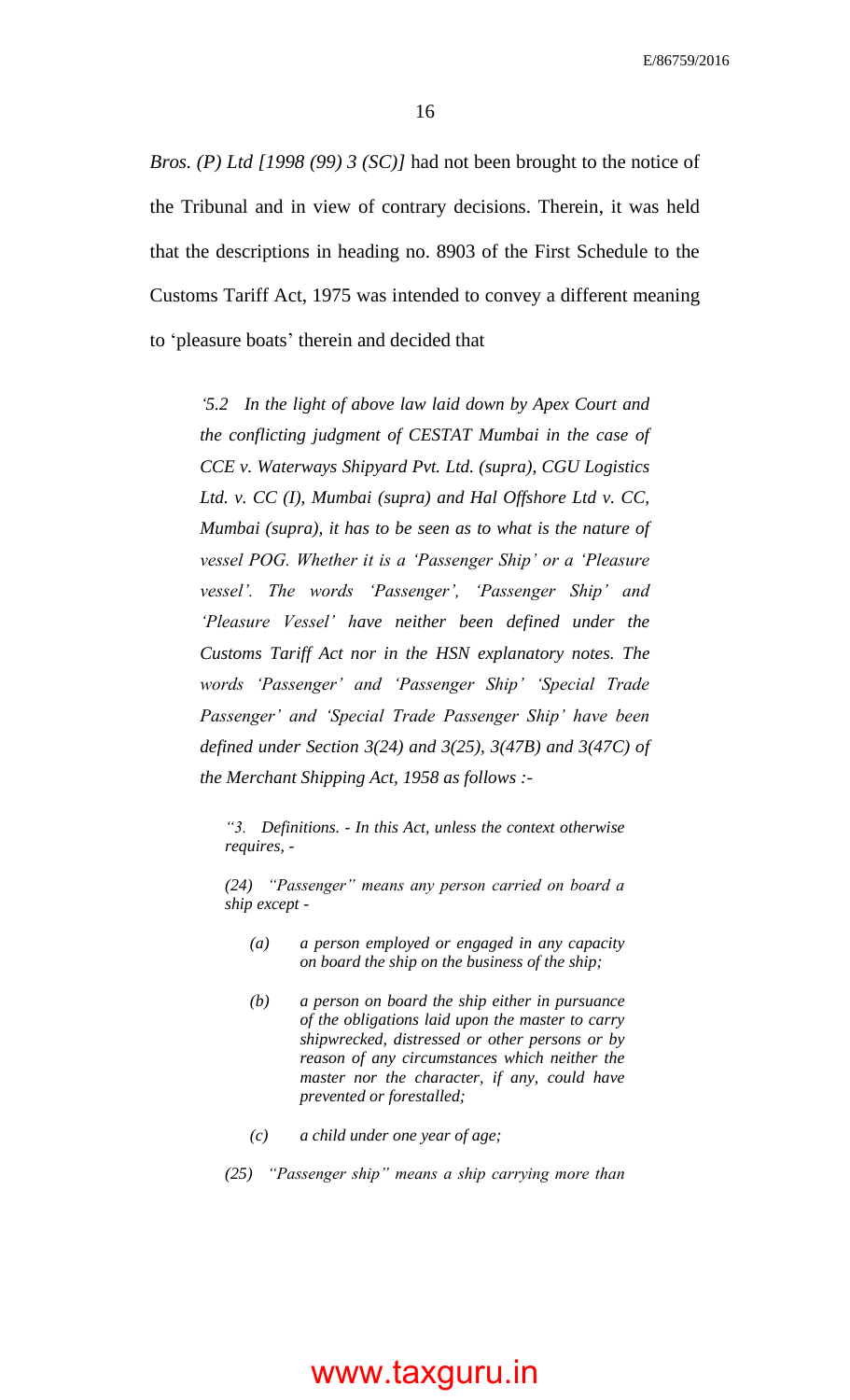*twelve passengers;"*

*(47B) "Special trade passenger" means a passenger carried in special trade passenger ship in spaces on the weather deck or upper deck or between decks which accommodate more than eight passengers and includes a pilgrim or a person accompanying a pilgrim;*

*(47C) "Special trade passenger ship" means a mechanically propelled ship carrying more than thirty special trade passengers."*

*From the above definitions, it is not necessary, as contended by the Revenue that a passenger has to be carried from one place to another in a ship in order to hold that a vessel is a "passenger ship". A person taken on board a vessel will also be considered as a passenger as per the above definitions. Various certificates issued by the competent authorities in favour of POG, as per Section 3(38) of the Merchant Shipping Act, 1958, also convey that POG is a passenger ship. It is observed from Para 3 of the order passed by CESTAT Mumbai in the case of CGU Logistics Ltd v. CC (I), Mumbai [2011 (274) ELT 75 (Tri-Mum)] that similar certificates were considered for classifying a vessel as cargo ship of CTH 8901 when special equipments were fitting on it for doing special tasks and Revenue was claiming the classification under CTH 8905.*

*5.3 It is further observed from the HSN explanatory notes under Heading 89.03 that the notes talk of all vessels for pleasure or sport. However, while specifying the inclusions mainly the notes talk of small boats like rowing boats, canoes, sail boats, motor boats, dinghies, sports fishing vessels, inflatable craft and boats, lifeboats propelled by oars, Yachts, etc. At the same time, neither the Customs Tariff Act nor the HSN Explanatory Notes say that all Casino vessels are vessels for pleasure or sport.*

*5.4 A definition of 'Pleasure vessel' appears in The*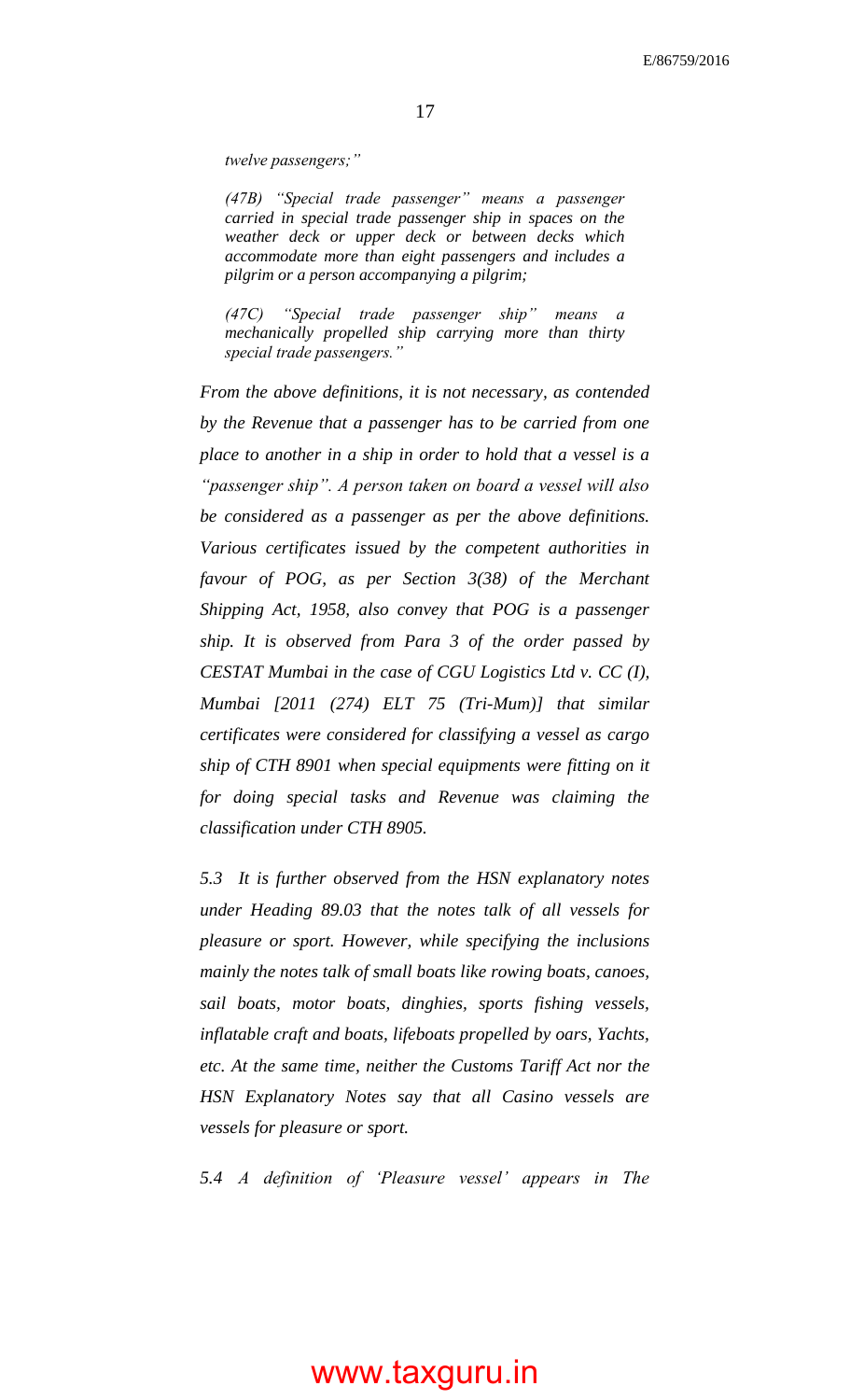*Merchant Shipping (Vessels in Commercial Use for Sports or Pleasure) Regulations, 1988, issued as per the Agreement on the European Economic Area signed at Oporto on 2nd May 1992 as adjusted by the Protocol signed at Brussels on 17-5- 1993. As per these Regulations,*

*"Pleasure Vessel" means -*

*(a) any vessel which at the time it is being used is:*

- *(i) (aa)in the case of a vessel wholly owned by an individual or individuals; used only for the sport or pleasure of the owner or the immediate family or friends of the owner; or*
	- *(bb) in the case of a vessel owned by a body corporate, used only for sport or pleasure and on which the persons on board are employees or officers of the body corporate, or their immediate family or friends; and*

*(ii) on a voyage or excursion which is one for which the 'owner does not receive money for or in connection with operating the vessel or carrying any person, other than as a contribution to the direct expenses of the operation of the vessel incurred during the voyage or excursion; or*

*(b) any vessel wholly owned by or on behalf of a members' club formed for the purpose of sport or pleasure which, at the time it is being used, it used only for the sport or pleasure of members of that club or their immediate family, and for the use of which any charges levied are paid into club funds and applied for the general use of the club; and*

*(c) in the case of any vessel referred to in paragraphs (a) or (b) above no other payments are made by or on behalf of users of the vessel, other than by the owner."*

*5.5 Above definition of a pleasure vessel gives support to the argument made by the Advocate of the importer that a vessel for pleasure or sport should be meant for personal consumption/use of the person/owner of a vessel. It is evident from the facts on record that the vessel POG imported by the importer is not used for personal use of the owner for pleasure or sport but is used for commercial purposes as a 'Casino vessel'. There is thus force in the argument of the*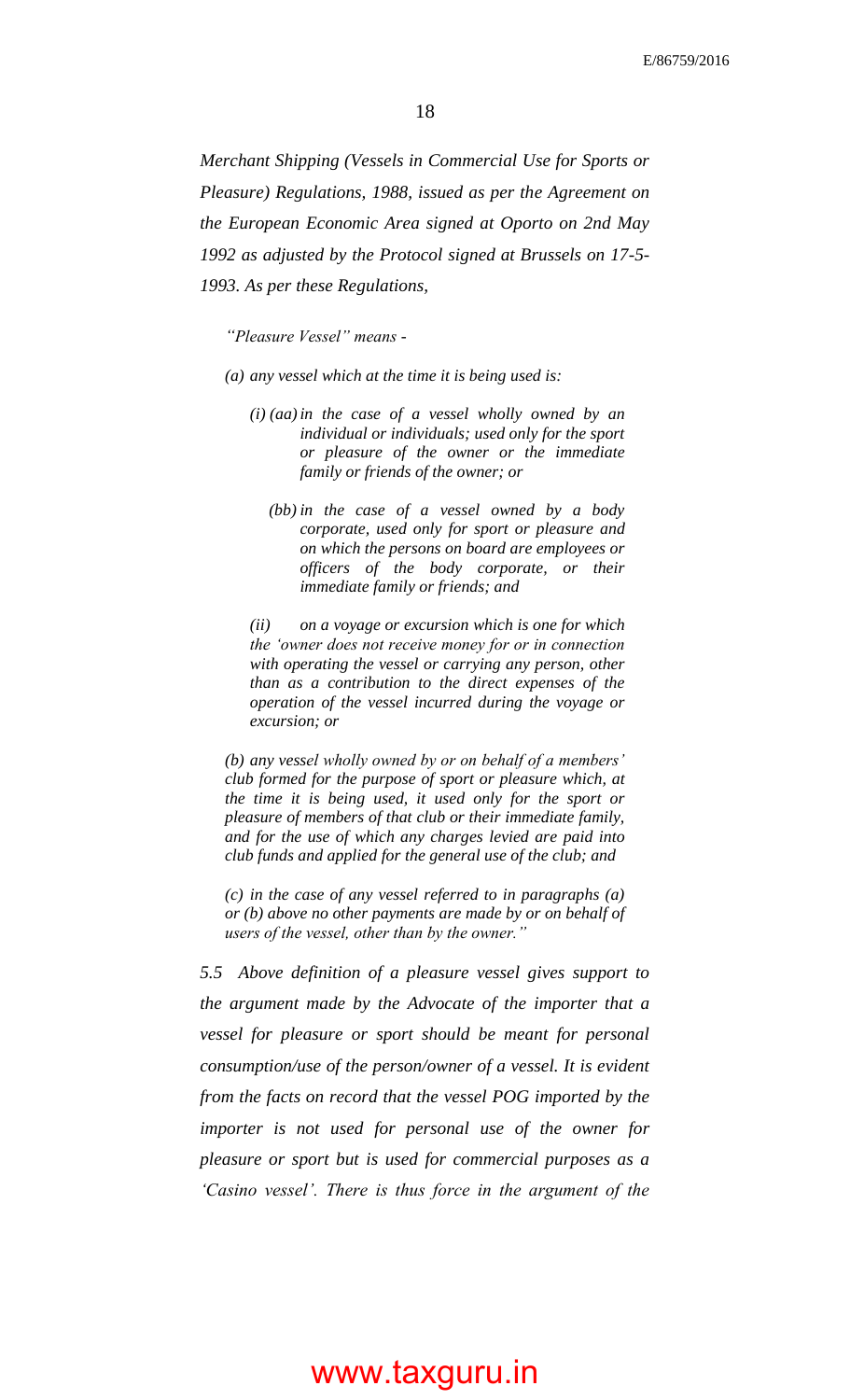*importer that when the appropriate authorities under Section 3(38) of the Merchant Shipping Act, 1958, by issuing required certificates, have opined POG to be a passenger ship or Special Trade Passenger Ship then there is no ground for the adjudicating authority to hold that POG is not a passenger ship designed to carry passengers when no contrary opinion of another competent authority is brought on record saying that POG is a vessel for pleasure or sport.*

*5.6 Temporary use of POG in a stationary position will not change the classification of POG when the same is capable of moving across the seas/oceans but has to be mostly made stationary due to the restrictions imposed by the local laws. It will be a strange situation to classify a vessel under CTH 8901 if used for making trips to open sea, with a night halt arrangement in the sea, but classify the same vessel under CTH 8903 if used in a predominantly stationary position. In view of the above observations, we are of the opinion that Casino vessel POG imported by the importer is principally designed to carry passengers and has been correctly assessed under CTH 8901.*

13. In the context of this latter decision of the Tribunal, which has been relied upon in the impugned order no flaw can be ascribed to the impugned findings. The adjudicating authority is required to follow the decision of the Tribunal that is aptly conforms to the dispute as the decision in *re Waterways Shipyard Pvt Ltd* placed reliance on a dispute of 1987 in *re Urmila & Co Pvt Ltd,* we do not find that to be a precedent binding upon us for reasons aforesaid. In the absence of a specific description of 'casino vessels' and for the want of definition of 'pleasure boats', recourse to Rules for Interpretation of the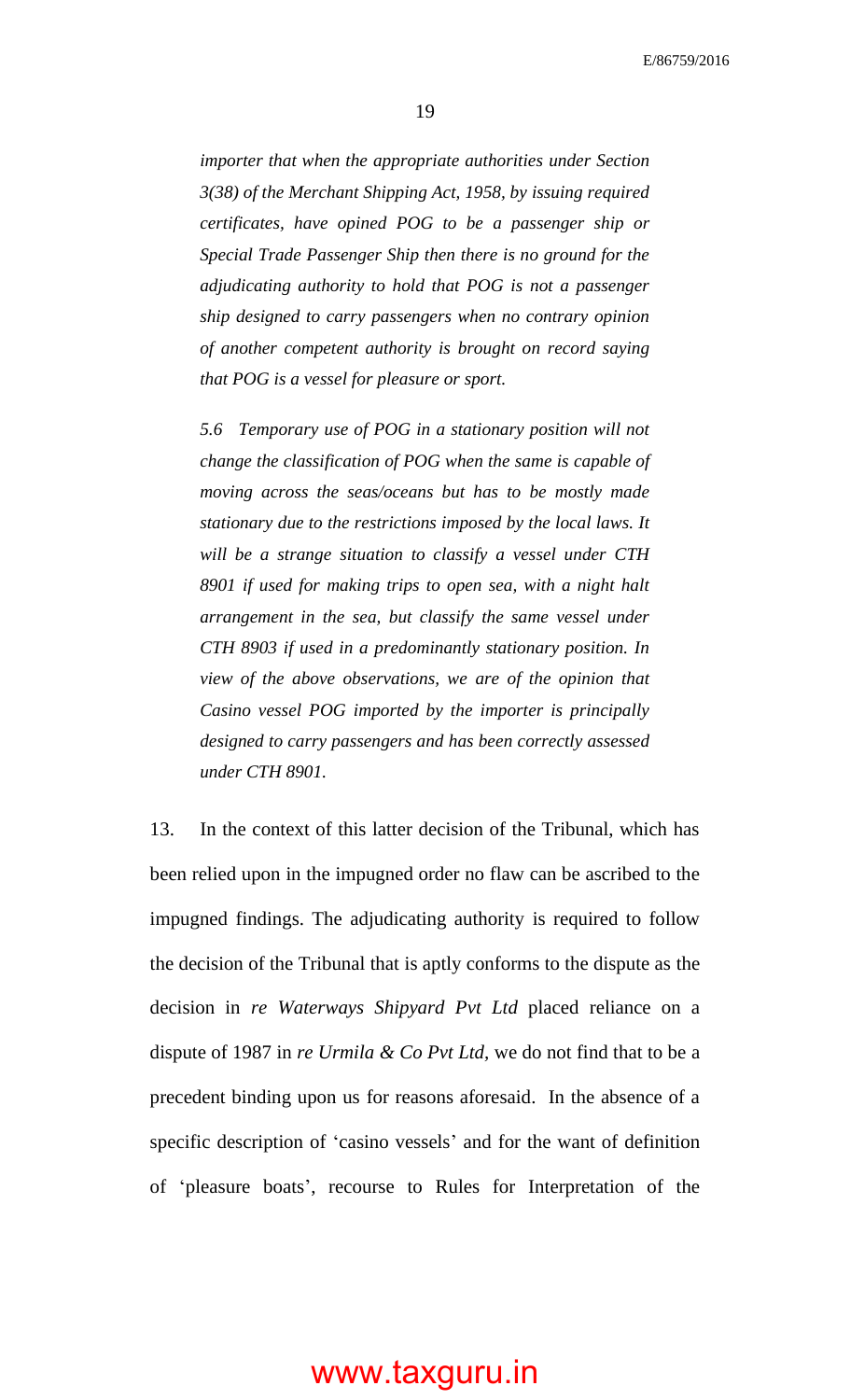Schedule cannot be had, as held by the Tribunal in *Raj Shipping Agencies Pvt Ltd v. Commissioner of Customs (Import), Mumbai [2015 (329) ELT 913 (Tri.-Mumbai)]* that

*'6.7 The Commissioner has placed reliance on the Rules for Interpretation of the Schedule (to the customs tariff). Reading down the rules he finds that rule 3a and rule 3b are not applicable and therefore he resorts to rule 3c which states that where goods cannot be classified by reference to 3a or 3b, they shall be classified under the heading which occurs*  last in the numerical order among those which equally merit *consideration. In our considered view and on the basis of the analysis above, we find that the Heading 8901 provides the more specific description. Therefore there is no doubt about the applicability of rule 3a which states that the heading which provides the most specific description shall be preferred. In the present case, the vessel is designed as a supply vessel for transport of persons as per the Certificate of Indian Registry. The case laws relied upon by the ld AR do not help the stand of Revenue, rather they strengthen our view that the classification under Heading 8904 is not correct. As the vessel in question is a supply vessel used for transport of persons and goods, the correct classification would be CTSH 8901 90 00 (which is rejected by the Commissioner in para 476) which covers "Other vessels for transport of the goods and other vessels for transport of both persons and goods." And the goods falling under CTH 8901 are exempted under Not. 21/2002 read with Notification No. 20/2006.'*

14. In the light of the decision in *re Ashok Khetrapal* and the absence of other binding precedent on the classification of 'casino vessels' as 'pleasure boats', we are not required to examine the other